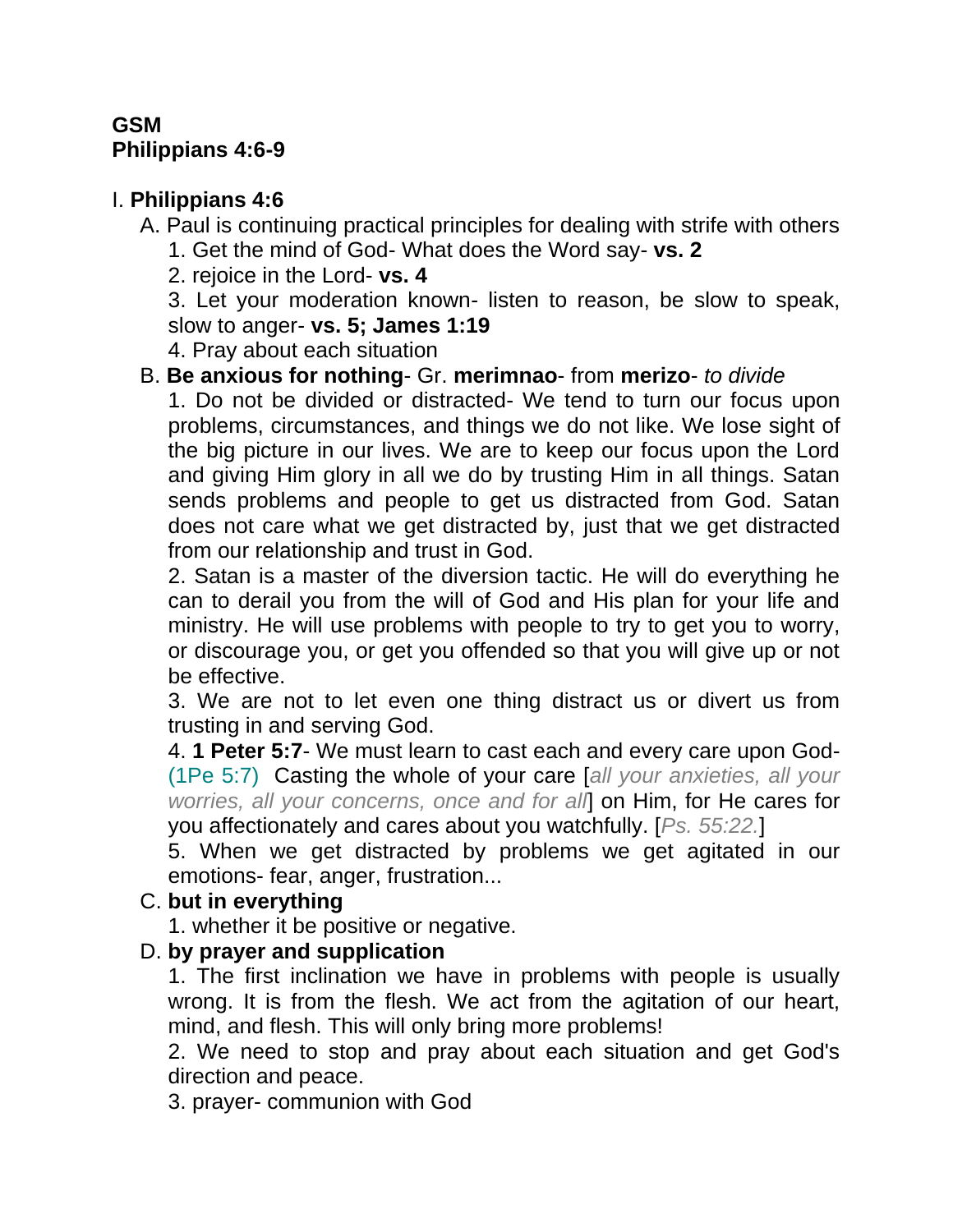4. supplication- definite requests asked in faith

# E. **with thanksgiving**

1. This is an expression of faith that God has heard your prayer and has your situation.

2. When we enter a place of believing God has heard our prayer we enter into a state of peace. This state is the place we are to make decisions and to respond to those who we are having problems with.

#### F. **Let your requests be known to God**

1. Instead of letting everyone know about your problem, let your requests be known to God. Many just let God know about their problems. He wants to hear your requests that are the product of getting His mind, rejoicing in Him, listening, and communion with Him. He does not want to hear requests like David prayed- Break their teeth O God! Or Swallow them alive into hell O, God!

2. God knows your problems; He wants to know your requests. God needs you to request His assistance. He will not force Himself upon you!

3. If we hang onto anxiety and worry we are telling God that we have our problem and that He is not requested to help us or to handle the problem.

# **II. Philippians 4:7**

A. **and the peace of God- Gr. eirene-** from **eiro**- *to join*- anxiety causes distraction, peace causes unity

1. When we turn over problems and people to the Lord we get peace instead of anxiety

2. We should not act or make a decision out of agitation or anxiety. We only should act out of peace. If you have no peace, CEASE!

3. The flesh and Satan will try to pressure you that you have to act or answer right now. If you lack peace do not.

# B. **which passes all understanding**

1. When you have God's peace it will make no sense why you are so peaceful!

2. God peace is greater than your understanding. God peace means that God's wisdom and power is working for you! God's wisdom is greater than your understanding in dealing with your problem and His power is greater than your ability to handle your problem

C. **shall keep your hearts and minds**- keep- Gr. **phroureo**- *mount a garrison of soldiers*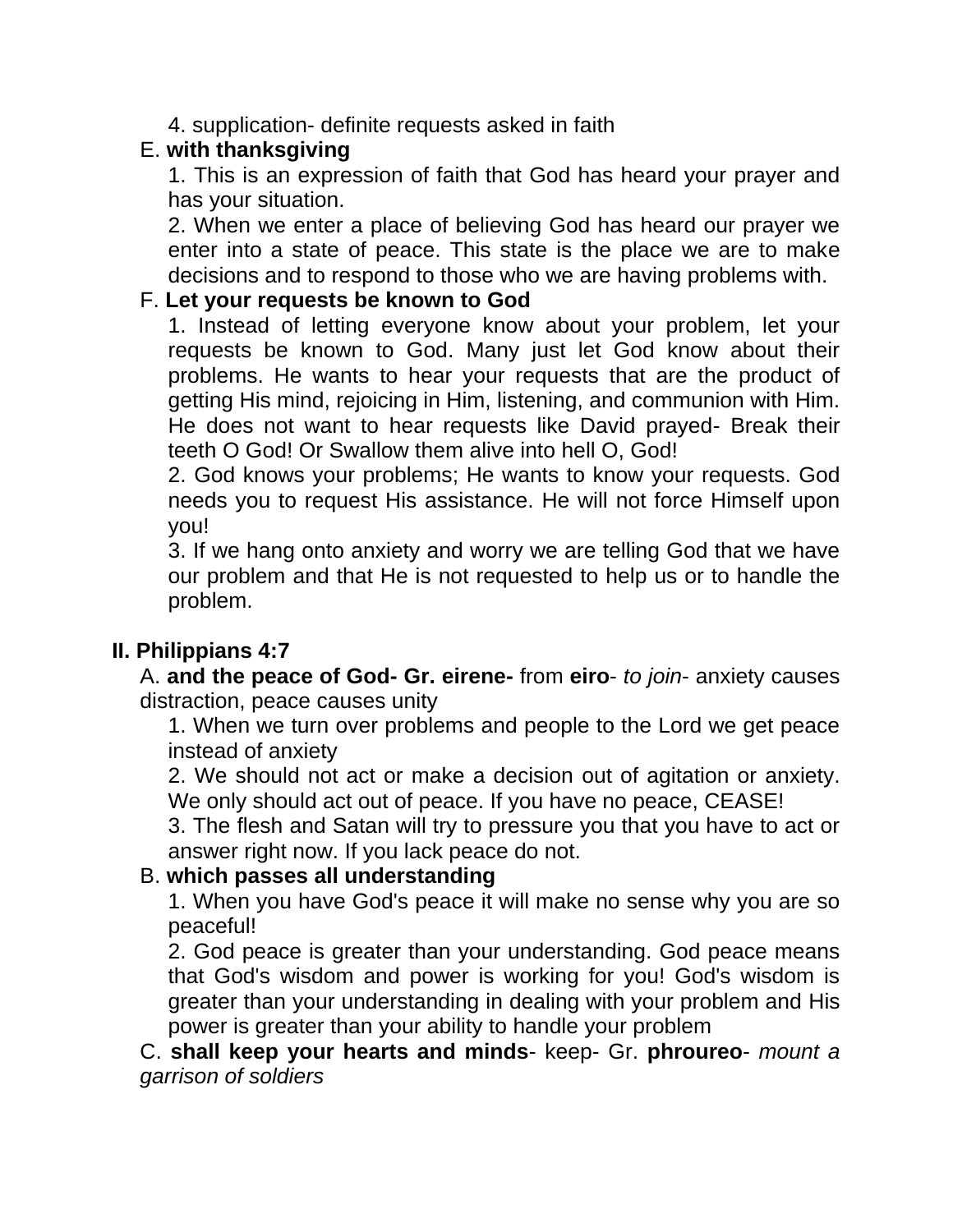1. The soldiers of God's peace will mount guard around our heart and mind

2. We know we have God's peace when our hearts cease to be agitated and our mind is not grasping for solutions and replaying the problem over and over

3. We know we are at peace when we stop worrying about the future. We can plan for the future but we don't worry about the future.

4. We do not have to fight with others. God will fight for us, and the soldiers of peace will protect us

#### D. **through Jesus Christ**

1. God will move and work on your problems for you because of the standing and merits of Jesus Christ. We must rest in the grace of God and the righteousness of Jesus Christ. If our focus is in our performance, faith will be crippled.

#### **III. Philippians 4:8**

A. God gives us peace as a gift when we truly hand over our problems to Him in faith and thanksgiving. He gives us peace at the point of our prayer

B. However, after we walk away from prayer we have a part to play in keeping the soldiers of peace at their post!

C. We need to watch what we think on! What we think on effects our emotions and hearts.

D. What keeps the soldiers of peace at their post? Thoughts that are:

1. true- This of course would include the Word of God which is truth. We should not dwell upon what is lies. Satan tells us lies but we still tend to ponder them! That is amazing!

2. honorable- Not all true things are honorable. So, we are not to dwell on true things that are dishonorable- This includes the faults and failures of others and ourselves!

3. right/righteous- We are only to think right things. **Prov. 12:5**- The thoughts of the righteous are right! There is right and wrong thinking! We are to have righteous thinking. We should focus upon the gift of righteousness given to us by grace. This will keep our mind and heart stable when people come against us. Our identity is cemented in God and not in people's opinions!

4. pure- If it is not pure, then spit it out of your mind

5. lovely- We need to have our mind centered in the fact God loves us. This is a real faith booster!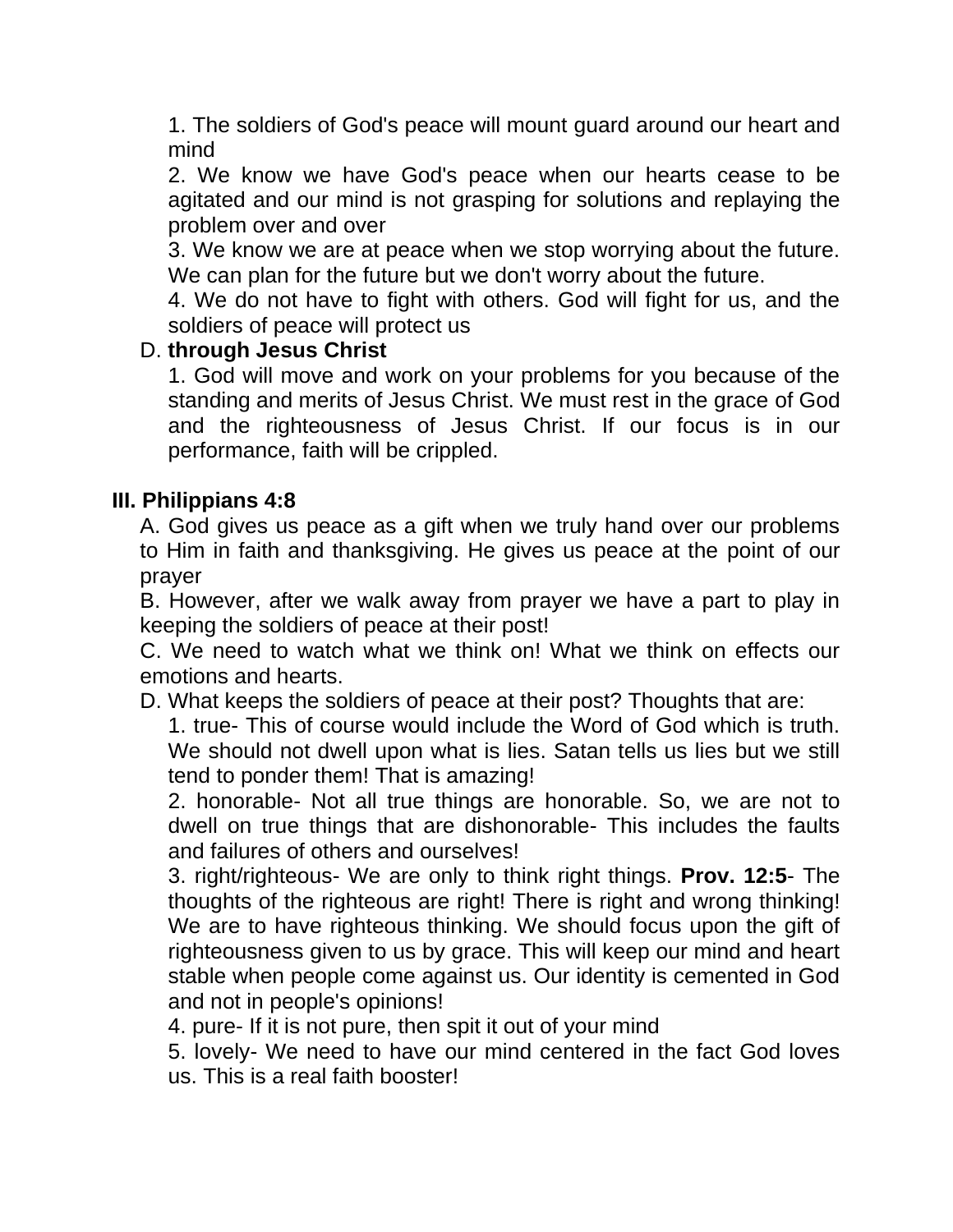6. good report- this is good news or the gospel- We need to preach the good news to ourselves. We need to recount over and over in our minds the good news of what God says about us. We need to focus on the good news about things around us. Many are recounting all the bad news they have heard about them in their life from people and Satan and what they hear around them.

7. virtue- *excellence- what is suitable for the time and place of a situation*. Some people's thoughts are not productive or helpful to them at the moment. Worry is very unproductive!

8. praise- We need to think about things that cause us to praise God. We need to remember all that God has done for us in the past and how He has solved every problem we have had up till now!

E. Paul gives us **eight** things to sift our thought through- **eight** speaks of a new beginning. If we want a new beginning or a change in our life, it begins with our thought life! If we want to change, it begins between our ears!

F. Many people see screening their thoughts this way is way too hard. This is because their mind is unrenewed. This is why new believers struggle so much and are very unstable. It is because their mind is renewed and they struggle in their thinking. The more your mind is renewed the less your struggle and instability will be.

G. The emotions are tied directly to our thoughts. Those who do not have their mind renewed experience regular if not constant anxiety and emotional agitation.

# **IV. Philippians 4:9**

A. **those things you have [in me]**- Paul lived in such a way that he was an example for living

1. learned- We must avail ourselves of teaching

- 2. received- We need to believe what we are taught
- 3. heard- We must avail ourselves of hearing
- 4. seen- We need to see through the eye of faith what we hear

B. **do**- If we are going to consistently do the Word we must take in four times the input. Genuine output in the Christian life comes from what we input into our lives. We are empowered to do what we have learned, received, heard, and seen in the Word and prayer. If we cease learning, receiving, hearing, and seeing we will cease doing the Word of God. In the parable of the sower and seed it was the fourth ground that produced- It continued to learn, receive, hear, and see.

C. **and the God of peace will be with you**